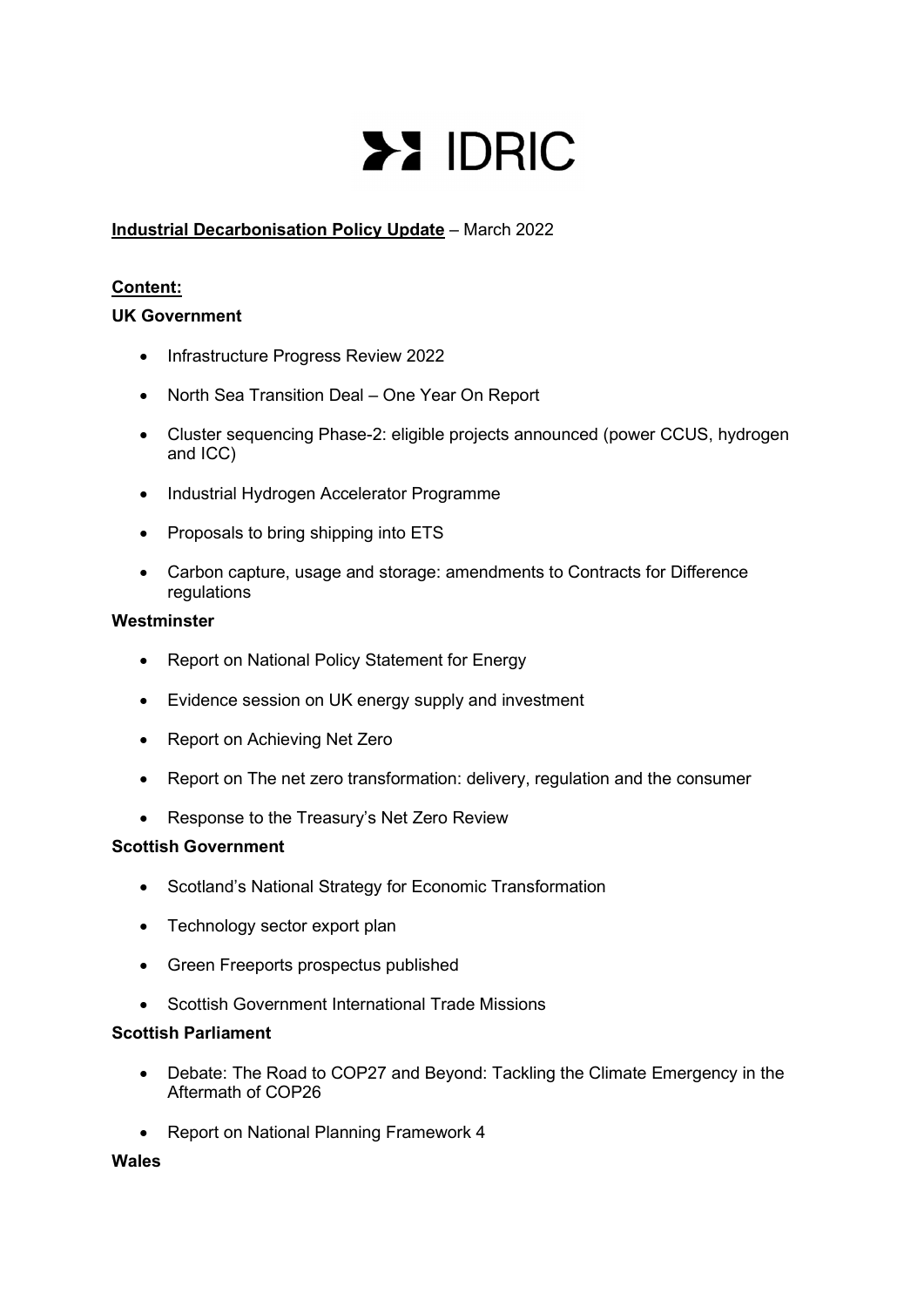• Net Zero Industry Wales

## Northern Ireland

• Climate change bill: Net Zero targets

# Open consultations and calls for evidence

- Consultation: UK Offshore Energy Strategic Environmental Assessment 4
- Consultation: Developing the UK Emissions Trading Scheme (UK ETS)
- Call for Evidence: Accelerating the transition from fossil fuels and securing energy supplies

#### UK Government

The UK government long awaited energy security strategy is expected to be announced later this week. The strategy is likely to contain new ambitions for increasing nuclear power and offshore wind, as well as new North Sea oil and gas. However, the Cabinet remains split over onshore wind, with business secretary Kwasi Kwarteng and levelling up secretary Michael Gove in favour of expanding onshore windfarms, and transport secretary Grant Shapps calling them an 'eyesore'. Recent calls to relax restrictive planning legislation in England to enable expanding onshore wind in England are unlikely to be met against the backdrop of the Conservative Party's internal row over net zero.

## Infrastructure Progress Review 2022

#### National Infrastructure Commission

16th March 2022

The National Infrastructure Commission has published its Infrastructure Progress Review 2022, which finds that the Government is not currently on track to deliver infrastructure changes required to achieve Net Zero by 2050, level up the UK or improve climate resilience.

More information here.

## North Sea Transition Deal – One Year On Report

Department for Business, Energy and Industrial Strategy

21st March 2022

A report on the North Sea Transition Deal evaluates the progress made in the past year across the five key areas of the Deal: supply decarbonisation, carbon capture, usage and storage (CCUS), hydrogen, supply chain transformation, and people and skills.

More information here.

#### Cluster sequencing Phase-2: eligible projects announced (power CCUS, hydrogen and ICC)

Department for Business, Energy and Industrial Strategy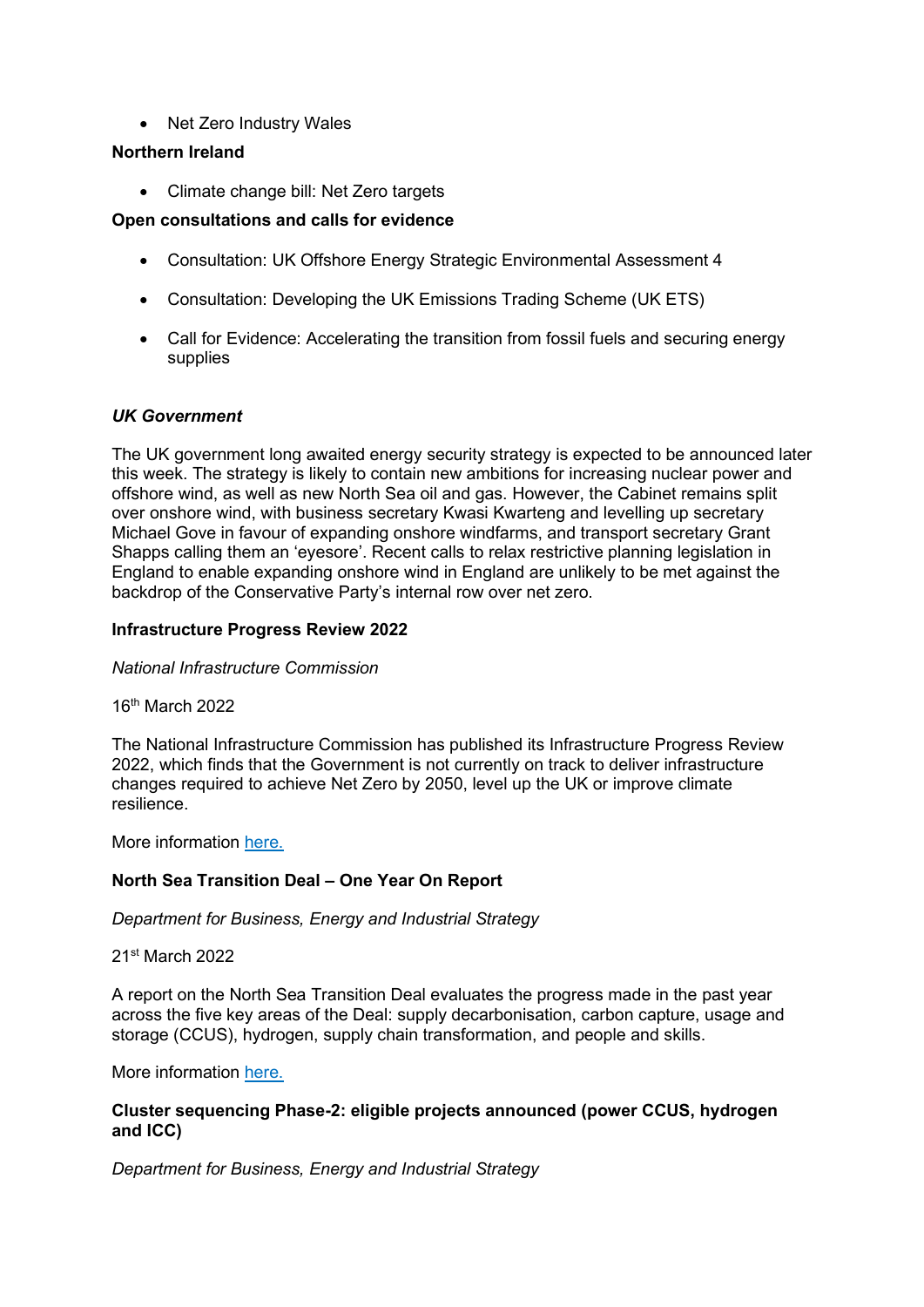22nd March 2022

BEIS has now announced eligible projects for Phase-2 cluster sequencing process. These include 8 projects for power CCUS, 8 hydrogen projects and 25 industrial carbon capture projects located in the East Coast Cluster and Hynet, announced as Track-1 clusters for CCS last October, and the Scottish cluster, currently figuring as reserve cluster.

More info on the projects here.

#### Industrial Hydrogen Accelerator Programme

Department for Business, Energy and Industrial Strategy

23rd March 2022

BEIS has published a notice on the proposed Industrial Hydrogen Accelerator Programme that would provide funding for innovation projects that can demonstrate end-to-end industrial fuel switching to hydrogen. More information here.

#### Proposals to bring shipping into ETS

Department for Business, Energy and Industrial Strategy

25th March 2022

In a current consultation on changes to the UK emissions trading system (ETS), the UK government is considering including the domestic maritime sector. The UK ETS was launched last May replacing the EU ETS after Brexit and currently covers around 1,000 power plants, industries and airlines which together make up around a third of the UK's emissions. Shipping is currently not included in the scheme. The consultation is also seeking to tighten the cap in the ETS from 2024. See also section on consultations below.

#### Carbon capture, usage and storage: amendments to Contracts for Difference regulations

Department for Business, Energy and Industrial Strategy

29th March 2022

BEIS has published a response to its earlier consultation on amendments to the Contracts for Difference regulations to facilitate the award of the dispatchable power agreement (DPA) for Power CCS. The government response sets out the proposed amendments and related policy rationale, that will be incorporated in a new Statutory Instrument, The Contracts for Difference (Miscellaneous Amendments) Regulations 2022).

More information here.

#### **Westminster**

#### Report on National Policy Statement for Energy

Business, Energy and Industrial Strategy (House of Commons) Committee

25<sup>th</sup> February 2022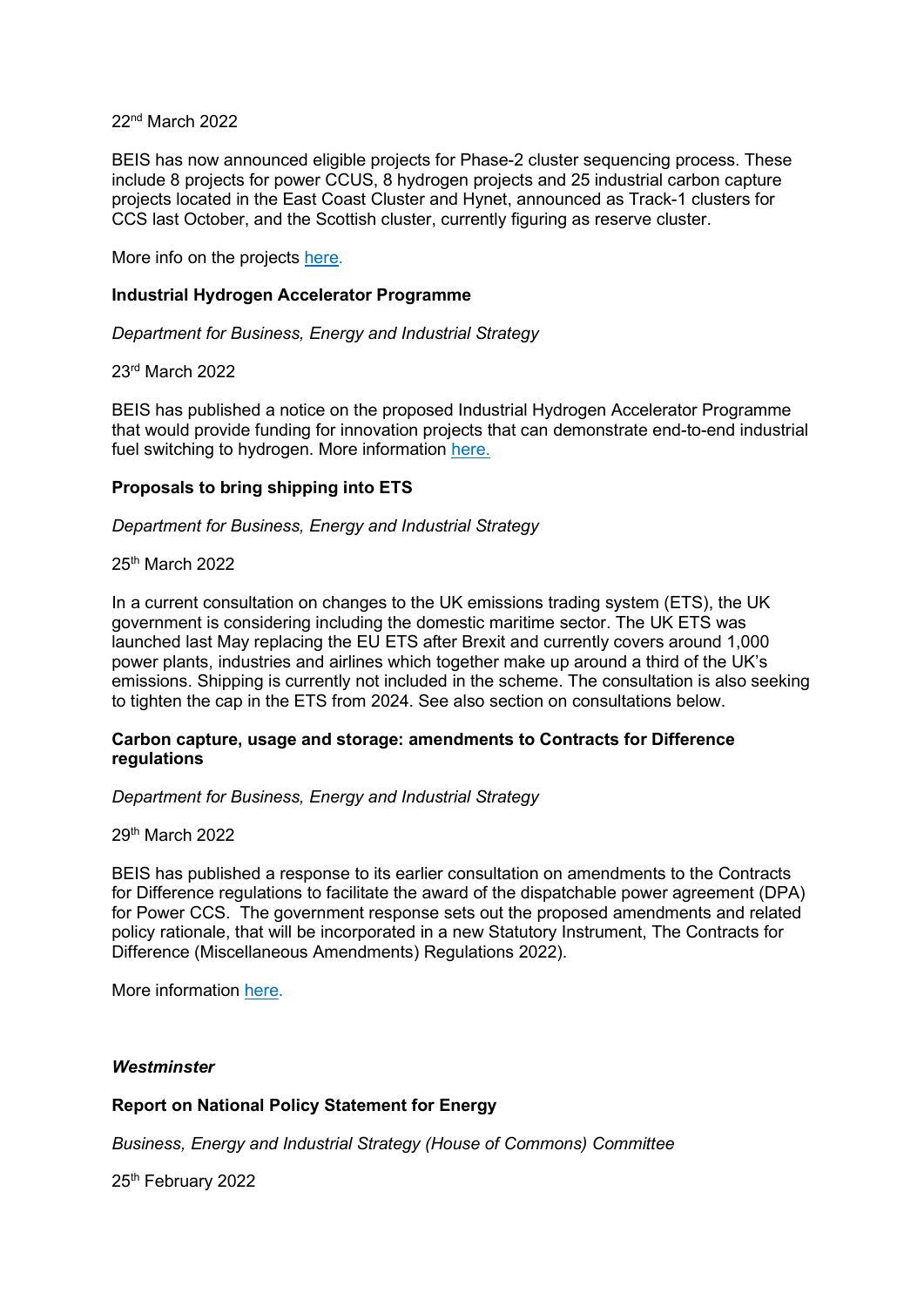Following its recent inquiry, the Committee published a report in which it welcomes the Government's move to revise its energy National Policy Statement (NPS) but urges the Government to 'be explicit on net zero target' in its approval process for major energy infrastructure. It is also suggested that the revised statement should explicitly give greater weight to the "urgent" need to build new energy infrastructure that will increase the supply of low-carbon energy in the UK's network. The report also recommends the wording of the statement to provide the Secretary of State with flexibility to consider and give consent to new technologies such as hydrogen and carbon capture and storage.

More information here.

## Evidence session on UK energy supply and investment

Economic Affairs Committee (House of Lords)

1<sup>st</sup> March (ongoing)

Staring in March, the Committee held a series of oral evidence sessions on UK energy supply and investment, questioned witnesses from the International Energy Agency, Carbon Tracker Initiative, Offshore Energy, the Renewable Energy Association and many others. Sessions discussed the Net Zero investment, green technologies, financial institutions, infrastructure and many related issues. Among the key messages from witnesses was the need for a big increase in R&D, as well as support for demonstration projects, such as carbon capture and storage technologies. CCUS was particularly highlighted as key for the harder to abate sectors, and the importance of developing knowledge and skills to apply it to such technologies was discussed.

More info here.

## Report on Achieving Net Zero

#### Public Accounts (House of Commons) Committee

2 nd March 2022

Following its recent inquiry into the government's strategy for achieving net zero, the Committee has published its report which makes a series of recommendations to government. These include how it should ensure the Parliament can scrutinise the implementation of its net zero policies, how it should strategically encourage the private sector workforce to develop the skills needed to achieve net zero, and how the Government should encourage work across its departments to increase public awareness of consumption emissions to ensure the impact of consumer decisions play a central role in tackling climate change.

More information here.

## Report on The net zero transformation: delivery, regulation and the consumer

Industry and Regulators Committee (House of Lords)

4 th March 2022

As part of its Ofgem and net zero inquiry, the Committee concluded that it does not believe that the necessary policy detail is in place to achieve net zero targets. The report calls for clarity from the Government to encourage the scale of investment required to decarbonise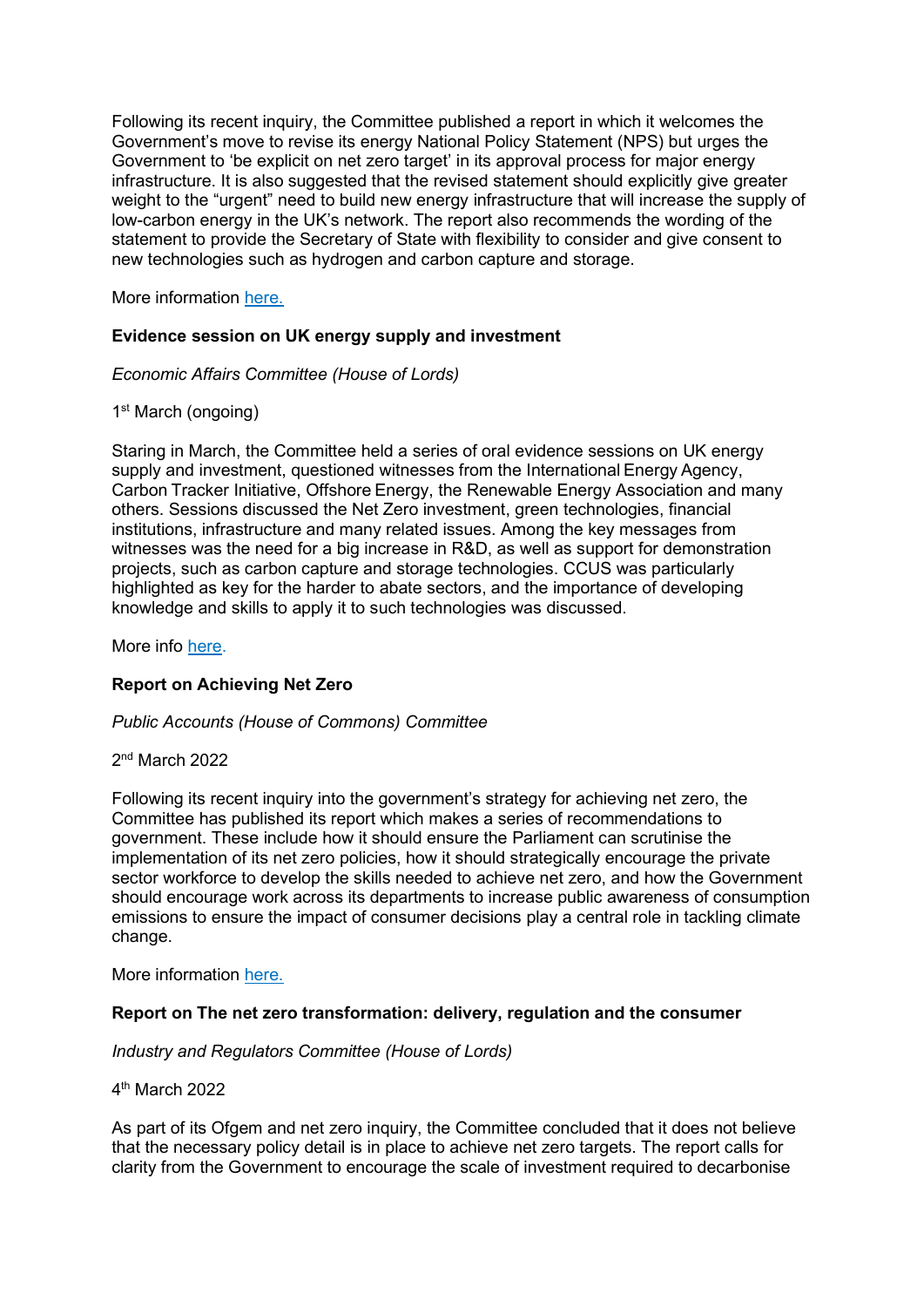the energy system while maintaining energy security, particularly in areas such as the business model to support the development of long-duration storage technologies and the overall funding envelope and business model for carbon capture, usage and storage (CCUS). The report recommends that the Government should set out by the end of 2024 the roadmap by which it will deliver the energy mix it envisages for achieving net zero in a secure way, including setting out the funding structures for any new technologies that the Government aims to rely on.

The report is available in full here. 

## Response to the Treasury's Net Zero Review

## Environmental Audit Committee (House of Commons)

29th March 2022

In a recent letter to Business Secretary Kwasi Kwarteng, the Environmental Audit Committee has called on the government to take more action to roll out technologies such as BECCS and DACCS by improving transparency and accountability around emissions targets. Government policy of combining greenhouse gas removal and reduction targets was criticised as not providing sufficient incentives for sectors such as steel and cement to decarbonise.

#### More information here.

The committee also launched a new inquiry into how the UK can reduce its reliance on oil and gas (see section on consultations below).

## Scottish Government

## Scotland's National Strategy for Economic Transformation

#### 1 st March 2022

 The Scottish Government has published its 10 year economic transformation strategy, the first economic strategy it has published since 2015. The strategy was expected late last year, but was delayed due the pandemic and negotiations with the Scottish Green Party. It brings together existing policies and sector strategies that have already been brought forward by the government over the past years. It revolves around 5 policy programmes which will seek to establish Scotland as an entrepreneurial, productive and innovative nation, strengthen the nation's position within new markers, support skills at every stage of life to meet the demands of the economy, and to reorient the economy towards wellbeing and fair work.

The strategy highlights the importance of existing skills and expertise in the oil and gas industry, onshore and offshore energy generating technologies, and the role of hydrogen, including an action to "provide capital investment to support renewable hydrogen production". An intention for a cluster-led approach to developing markets is outlined, however, the strategy does not mention CCUS technologies, transport or storage infrastructure.

More information here.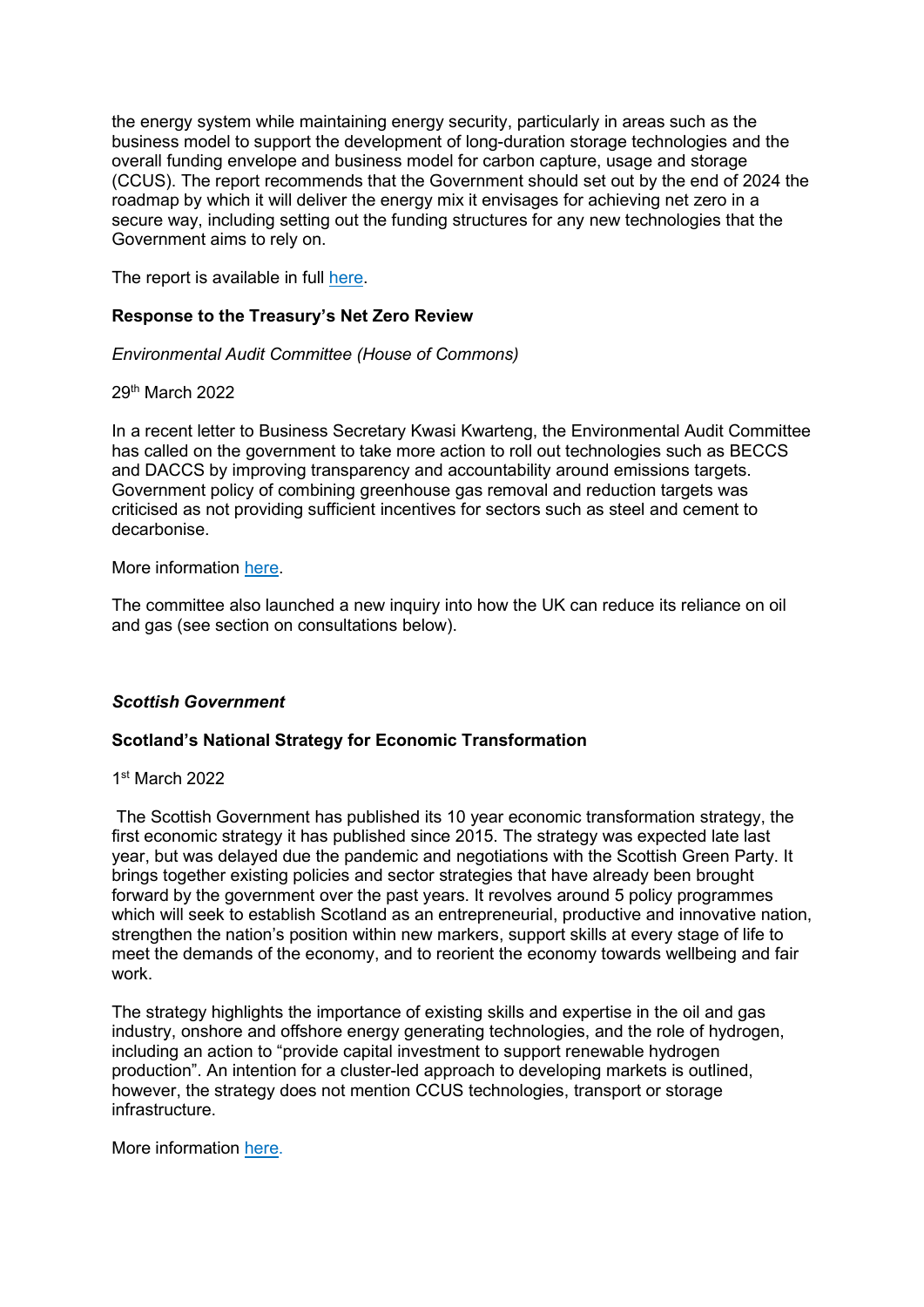# Technology sector export plan

## 21st March 2022

The Scottish Government published an action plan in order to help the Scottish technology sector increase exports and reach new international markets. The Export Plan for Scotland's Technology Sector identifies opportunities to build on strengths in key areas, including digital technologies and advanced manufacturing. To support these ambitions, the plan outlines the current support offered to technology companies in Scotland and sets out plans for increasing the support for companies and industries build export capacity and capability.

More information here.

## Green Freeports prospectus published

25th March 2022

A guide has been published for bidders who want to establish a Green Freeport in Scotland. The joint prospectus, published in partnership by the Scottish and UK Governments, underlines the Scottish Government's commitment to Fair Work First criteria, including payment of the real Living Wage, and invites bidders to reflect that in setting out their fair work strategies. 

More information here.

## Scottish Government International Trade Missions

9<sup>th</sup> March 2022

A Joint Declaration of Intent on Cooperation on economy, energy transition and net zero between the state of North Rhine-Westphalia and the Scottish Government was signed, setting the context for further development of links and shared activities.

#### 21st – 25th March 2022

Scottish Development International, the international arm of the Scottish Government and Scotland's enterprise agencies, led a trade mission to the United Arab Emirates (UAE), with a focus on hydrogen and clean energy technologies. The visit concluded with the signing of a memorandum of understanding between the Scottish Hydrogen and Fuel Cell Association and the Clean Energy Business Council MENA.

## Scottish Parliament

#### Debate: The Road to COP27 and Beyond: Tackling the Climate Emergency in the Aftermath of COP26

Net Zero, Energy and Transport Committee

10th March 2022

The Scottish Parliament reflected on the inquiry led by the Net Zero, Energy and Transport Committee on the progress in tackling the climate emergency which has been made since the COP26 summit last November. The debate focused on the "massive challenge" of delivery on Scottish Government Net Zero commitments, including the decarbonisation of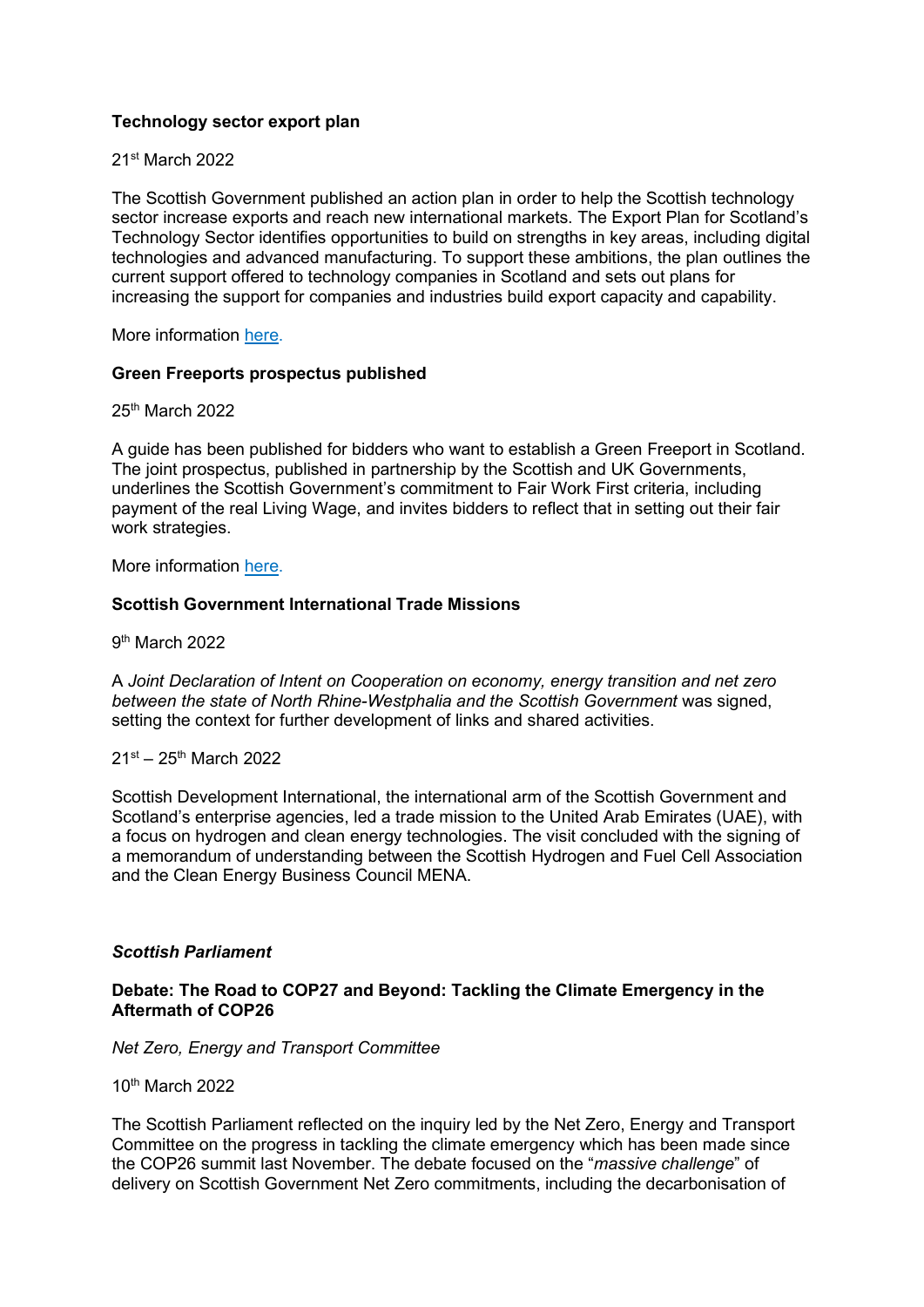heat and transport, energy strategy, hydrogen and CCUS. Scottish Ministers and MPs highlighted the role of funding for renewables, and nurturing skills and expertise in not just meeting commitments, but ensuring they are delivered within the context of a just transition.

Full transcript is available here.

# Report on National Planning Framework 4

Local Government, Housing and Planning Committee

30th March 2022

In its report, the Committee offers reflections on National Planning Framework 4 (NPF4) and the capacity and suitability of the current planning system to meet the ambitions of NPF4. The report concludes that the capacity of the current planning system is an overarching issue, and that "greater clarity on priorities is required if the ambitions of NPF4 are to be delivered in a coherent and consistent way". The committee highlighted that many stakeholders do not understand the meaning of the language used, and therefore have difficulty in identifying priorities for decision making. The committee welcomes the prominence given to the climate emergency in NPF4, but stated that it is essential that this prominence is realised in planning decisions, and suggested the Scottish Government reflect on concerns expressed by the Climate Change Committee.

Further information here.

#### Wales

## Net Zero Industry Wales body

Welsh Government, Business, Economy, and Innovation

28th March 2022

A new body, Net Zero Industry Wales is to be created to support Welsh industry decarbonise and create new jobs in the green industries of the future. Net Zero Industry Wales will work with an existing group of 40 business and academic partners operating within a wide range of energy-intensive industries to help them achieve Net Zero.

More information here.

## Northern Ireland

## Climate change bill: Net Zero targets

Northern Ireland Assembly

#### 9<sup>th</sup> March 2022

With the passing of climate change legislation by the Northern Ireland Assembly, Northern Ireland has for the first time set a legal commitment to Net Zero, bringing the country closer to the rest of the UK and Ireland in terms of climate change legislation. The bill, tabled by Minister for Agriculture and Environment, Edwin Poots, originally only included an 82%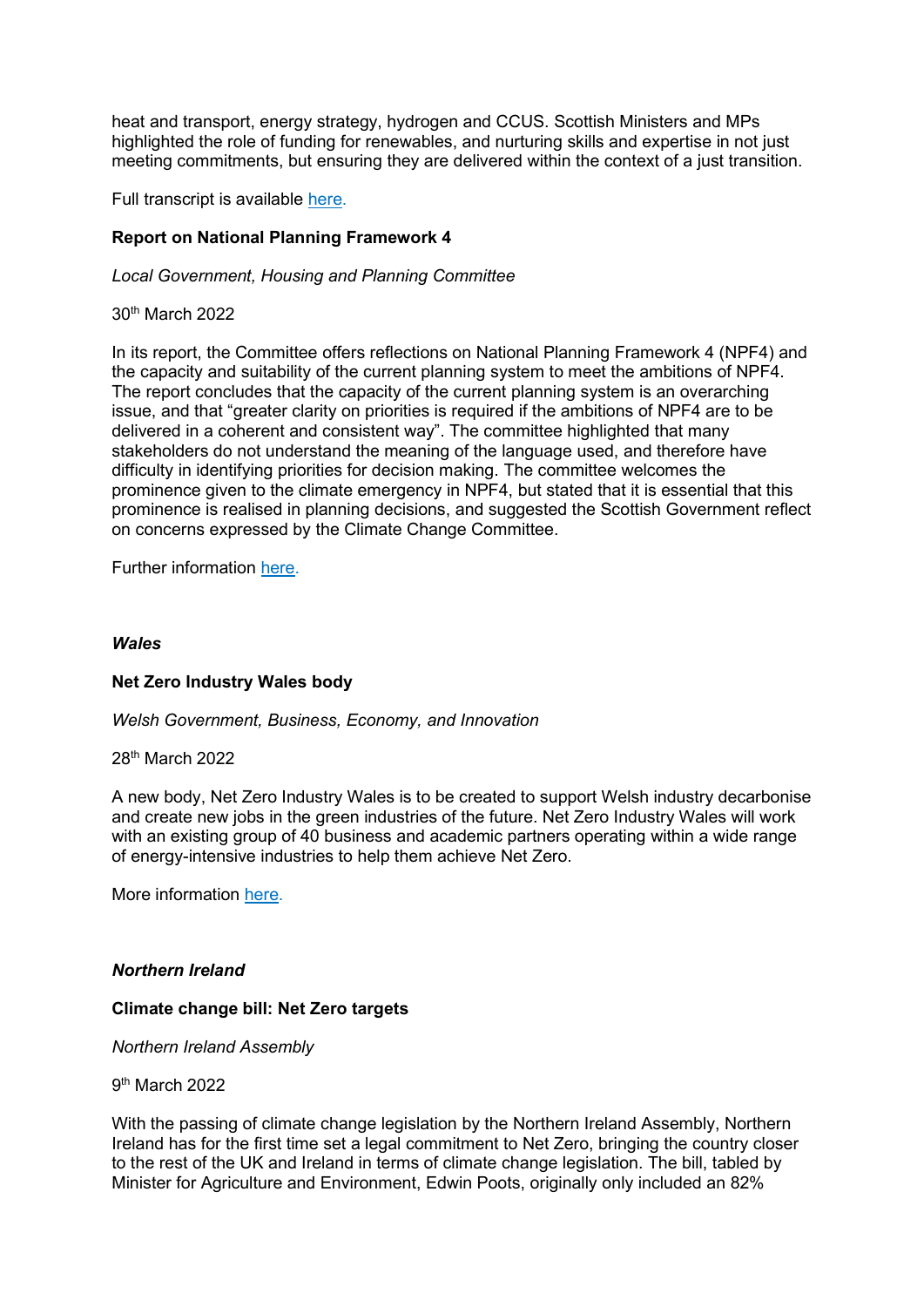emissions reduction target, but was subsequently amended to contain a net zero target, due to competition from an opposing bill by Green Party Northern Ireland leader Clare Bailey. However, while the final bill contains a net zero target for 2050, Poots secured a separate reduction target of only 46% for methane emissions, in an effort to appease the country's strong agriculture sector. For more information on Northern Ireland's track record on climate targets see the Belfast Telegraph article here and the CCC's response here.

# Open consultations and calls for evidence

# Consultation: UK Offshore Energy Strategic Environmental Assessment 4

Department for Business, Energy and Industrial Strategy

17th March 2022

BEIS is consulting on a draft programme covering future offshore renewables leasing, licensing for oil and gas, hydrocarbon and carbon dioxide gas storage, and offshore hydrogen production.

Closing date: 27 May 2022. More information here.

# Consultation: Developing the UK Emissions Trading Scheme (UK ETS)

Joint consultation of the UK Government, the Scottish Government, the Welsh Government and the Department of Agriculture, Environment and Rural Affairs for Northern Ireland

# 25<sup>th</sup> March 2022

The UK government and devolved administrations, which together make up the UK ETS Authority, have launched a joint consultation on the proposed UK ETS. This includes proposed actions for a net zero consistent cap for the scheme, changes to Free Allocation policy and options for the expansion of the UK ETS to cover waste and maritime sectors. Additionally, this consultation calls for evidence on a number of potential future opportunities for scheme development, including the incorporation of greenhouse gas removal into the UK ETS, and on the monitoring, reporting and verification requirements necessary to address greenhouse gas emissions in the land use and agriculture sectors.

Closing date: 17 June 2022. More info here.

## Call for Evidence: Accelerating the transition from fossil fuels and securing energy supplies

## The Environmental Audit Committee (House of Commons)

## 31 March

The Environmental Audit Committee is launching a new inquiry examining the Government's policies for securing energy supplies and accelerating the transition from fossil fuels. The inquiry covers the following areas:

- Securing sustainable energy supplies and protecting households from high prices
- Tax and the fossil fuel industry